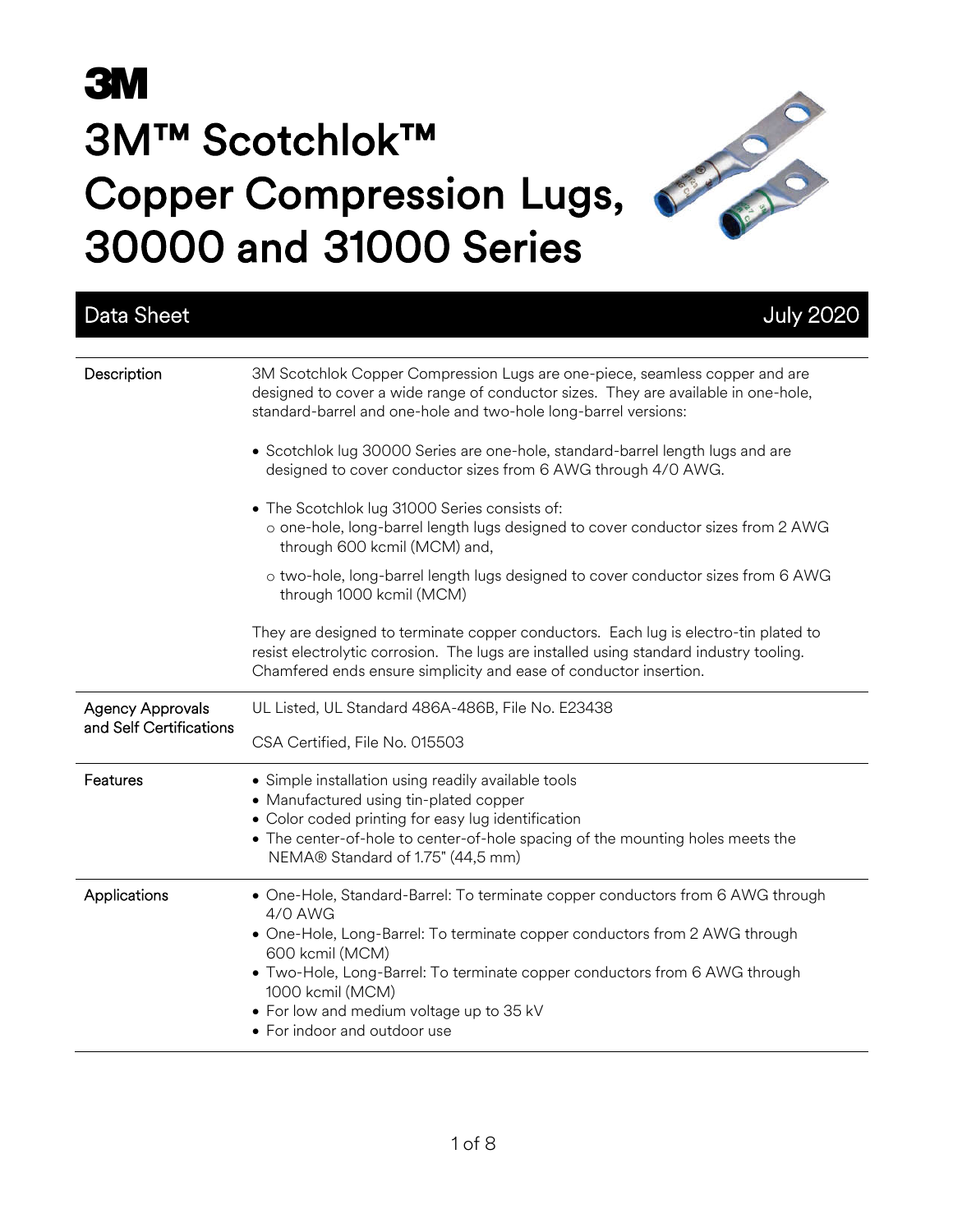One-Hole, Standard-Barrel Lug Dimensions and Selection Guide [Dimensions in Inches and (Millimeters)]



*NOTE: All listed lugs in this table are UL Listed and CSA Certified* 

| 3M™<br>Scotchlok™<br>Lug Number | Conductor<br>Size AWG | Stud<br>Size | Color<br>Code | I.D.,<br>$+/-.010"$ | O.D.,<br>$+/-$ .010" | L,<br>Length,<br>$+/-$ .100" | B,<br><b>Barrel</b><br>Length,<br>$+/- .060"$ | Ρ,<br>Pad<br>Length,<br>$+/-.060"$ | W,<br>Pad Width,<br>$+/-.060"$ | C,<br>Center of<br>Hole-to-End<br>of Pad,<br>$+/-$ .030" |
|---------------------------------|-----------------------|--------------|---------------|---------------------|----------------------|------------------------------|-----------------------------------------------|------------------------------------|--------------------------------|----------------------------------------------------------|
| 30014                           | 6 AWG                 | #10<br>(5)   | Blue          | .196<br>(5,0)       | .290<br>(7, 4)       | 1.78<br>(45,2)               | .86<br>(21, 8)                                | .75<br>(19,1)                      | .435<br>(11, 0)                | .375<br>(9,5)                                            |
| 30015                           | 6 AWG                 | 1/4<br>(6)   | Blue          | .196<br>(5,0)       | .290<br>(7,4)        | 1.78<br>(45,2)               | .86<br>(21, 8)                                | .75<br>(19,1)                      | .435<br>(11,0)                 | .375<br>(9,5)                                            |
| 30016                           | 6 AWG                 | 5/16<br>(8)  | Blue          | .196<br>(5,0)       | .290<br>(7, 4)       | 1.78<br>(45,2)               | .86<br>(21, 8)                                | .75<br>(19,1)                      | .50<br>(12,7)                  | .375<br>(9,5)                                            |
| 30018                           | 4 AWG                 | #10<br>(5)   | Gray          | .247<br>(6,3)       | .340<br>(8,6)        | 1.94<br>(49,3)               | .75<br>(19,1)                                 | .89<br>(22, 6)                     | .485<br>(12,3)                 | .375<br>(9,5)                                            |
| 30019                           | 4 AWG                 | 1/4<br>(6)   | Gray          | .247<br>(6,3)       | .340<br>(8,6)        | 1.94<br>(49,3)               | .75<br>(19,1)                                 | .89<br>(22, 6)                     | .485<br>(12,3)                 | .375<br>(9,5)                                            |
| 30021                           | 4 AWG                 | 3/8<br>(10)  | Gray          | .247<br>(6,3)       | .340<br>(8, 6)       | 1.94<br>(49,3)               | .75<br>(19,1)                                 | .89<br>(22,6)                      | .59<br>(15,1)                  | .375<br>(9,5)                                            |
| 30022                           | 2 AWG                 | 1/4<br>(6)   | Brown         | .307<br>(7,8)       | .416<br>(10, 6)      | 1.97<br>(50, 0)              | .81<br>(20,7)                                 | .89<br>(22, 6)                     | .63<br>(15, 9)                 | .375<br>(9,5)                                            |
| 30023                           | 2 AWG                 | 5/16<br>(8)  | Brown         | .307<br>(7,8)       | .416<br>(10, 6)      | 1.97<br>(50, 0)              | .81<br>(20,7)                                 | .89<br>(22, 6)                     | .63<br>(15, 9)                 | .375<br>(9,5)                                            |
| 30024                           | 2 AWG                 | 3/8<br>(10)  | <b>Brown</b>  | .307<br>(7,8)       | .416<br>(10, 6)      | 1.97<br>(50, 0)              | .81<br>(20,7)                                 | .89<br>(22, 6)                     | .63<br>(15, 9)                 | .375<br>(9,5)                                            |
| 30027                           | 1 AWG                 | 5/16<br>(8)  | Green         | .358<br>(9,1)       | .462<br>(11,7)       | 1.97<br>(50,0)               | .81<br>(20,7)                                 | .75<br>(19,1)                      | .69<br>(17, 5)                 | .375<br>(9,5)                                            |
| 30028                           | 1 AWG                 | 3/8<br>(10)  | Green         | .358<br>(9,1)       | .462<br>(11,7)       | 1.97<br>(50, 0)              | .81<br>(20,7)                                 | .75<br>(19,1)                      | .69<br>(17, 5)                 | .375<br>(9,5)                                            |
| 30031                           | 1/0 AWG               | 5/16<br>(8)  | Pink          | .394<br>(10, 0)     | .512<br>(13, 0)      | 2.16<br>(54, 9)              | .81<br>(20,7)                                 | .89<br>(22, 6)                     | .75<br>(19,1)                  | .375<br>(9,5)                                            |
| 30032                           | <b>1/0 AWG</b>        | 3/8<br>(10)  | Pink          | .394<br>(10, 0)     | .512<br>(13, 0)      | 2.16<br>(54, 9)              | .81<br>(20,7)                                 | .89<br>(22, 6)                     | .75<br>(19,1)                  | .375<br>(9,5)                                            |
| 30036                           | 2/0 AWG               | 3/8<br>(10)  | Black         | .439<br>(11,2)      | .560<br>(14,2)       | 2.37<br>(60,2)               | .87<br>(22,2)                                 | 1.11<br>(28,2)                     | .81<br>(20,7)                  | .375<br>(9,5)                                            |
| 30041                           | 3/0 AWG               | 1/2<br>(12)  | Orange        | .490<br>(12,4)      | .617<br>(15,7)       | 2.63<br>(66, 8)              | .94<br>(23,8)                                 | 1.11<br>(28,2)                     | .91<br>(23,0)                  | .531<br>(13,5)                                           |
| 30045                           | 4/0 AWG               | 1/2<br>(12)  | Purple        | .548<br>(13,9)      | .687<br>(17,4)       | 2.60<br>(65, 9)              | .97<br>(24, 6)                                | 1.11<br>(28,2)                     | 1.00<br>(25, 4)                | .531<br>(13,5)                                           |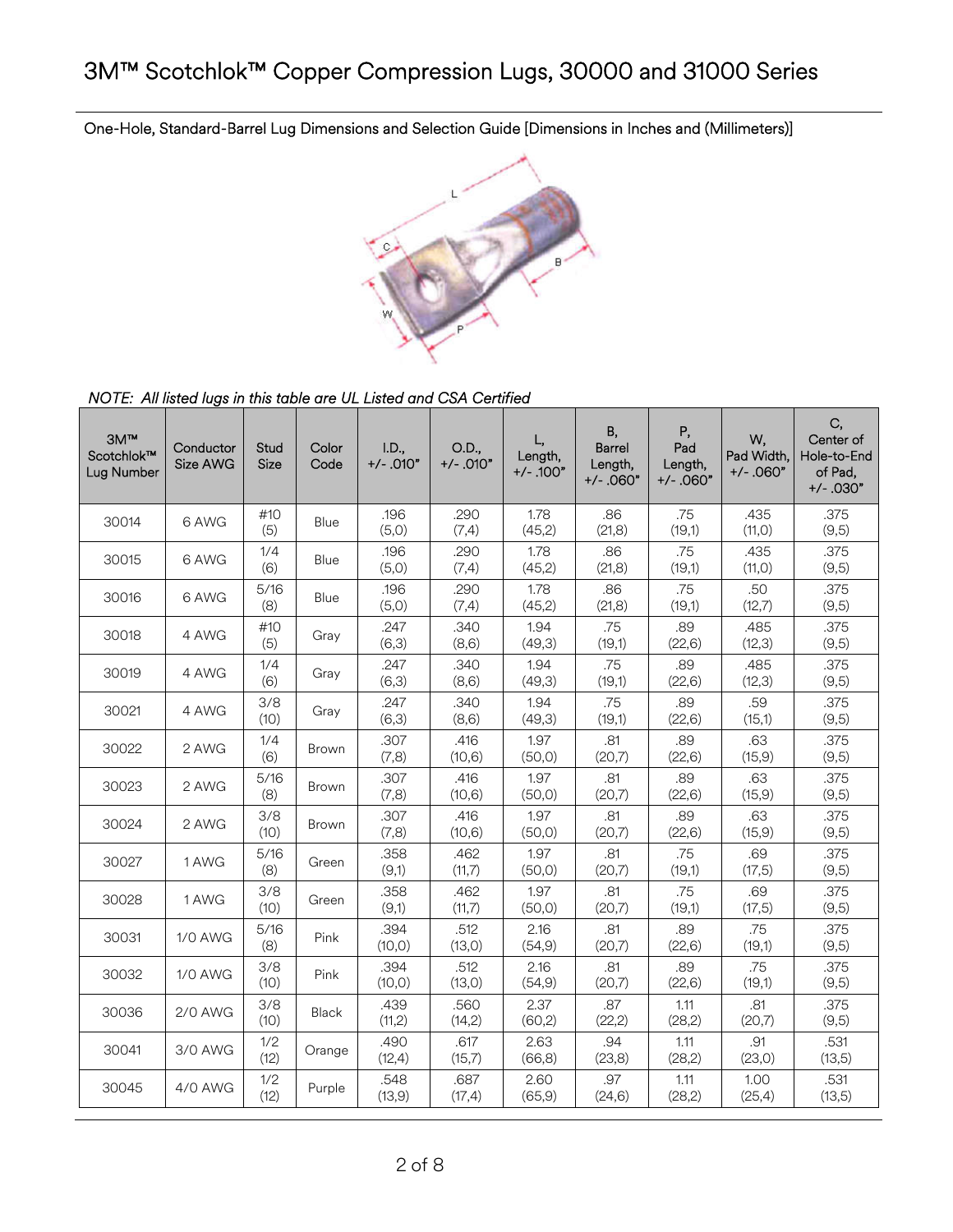One Hole, Long-Barrel Lug Dimensions and Selection Guide [Dimensions in Inches and (Millimeters)]



| 3M <sup>TM</sup><br>Scotchlok™<br>Lug<br>Number | Conductor<br>Size AWG or<br>kcmil (MCM) | Stud<br>Size | Color<br>Code | I.D.,<br>$+/-.010"$ | O.D.,<br>$+/-.010"$ | L,<br>Length,<br>$+/-.100"$ | В,<br>Barrel<br>Length,<br>$+/-$ .060" | Ρ,<br>Pad<br>Length,<br>$+/-$ .060" | W,<br>Pad Width,<br>$+/- .060"$ | C,<br>Center of<br>Hole-to-<br>End of Pad,<br>$+/-$ .030" | Agency<br>Approvals |
|-------------------------------------------------|-----------------------------------------|--------------|---------------|---------------------|---------------------|-----------------------------|----------------------------------------|-------------------------------------|---------------------------------|-----------------------------------------------------------|---------------------|
| 31023                                           | 2 AWG                                   | 5/16<br>(8)  | Brown         | .307<br>(7,8)       | .416<br>(10, 6)     | 2.32<br>(58, 9)             | 1.16<br>(29,5)                         | .89<br>(22, 6)                      | .63<br>(16, 0)                  | .380<br>(9,7)                                             | UL                  |
| 31027                                           | 1 AWG                                   | 5/16<br>(8)  | Green         | .358<br>(9,1)       | .462<br>(11,7)      | 2.50<br>(63,5)              | 1.34<br>(34,0)                         | .75<br>(19,1)                       | .69<br>(17,5)                   | .380<br>(9,7)                                             | UL                  |
| 31032                                           | 1/0 AWG                                 | 3/8<br>(10)  | Pink          | .394<br>(10, 0)     | .512<br>(13,0)      | 2.84<br>(72,1)              | 1.49<br>(37,8)                         | .89<br>(22, 6)                      | .75<br>(19,1)                   | .375<br>(9,5)                                             | UL                  |
| 31036                                           | 2/0 AWG                                 | 3/8<br>(10)  | Black         | .439<br>(11,2)      | .560<br>(14,2)      | 2.84<br>(72,1)              | 1.44<br>(36,5)                         | .89<br>(22,6)                       | .810<br>(20,6)                  | .375<br>(9,5)                                             | UL, CSA             |
| 31041                                           | 3/0 AWG                                 | 1/2<br>(12)  | Orange        | .490<br>(12, 4)     | .617<br>(15,7)      | 3.13<br>(79,5)              | 1.44<br>(36,5)                         | 1.11<br>(28,2)                      | .910<br>(23,1)                  | .531<br>(13,5)                                            | UL, CSA             |
| 31045                                           | 4/0 AWG                                 | 1/2<br>(12)  | Purple        | .548<br>(13,9)      | .687<br>(17, 4)     | 3.32<br>(84, 4)             | 1.56<br>(39,7)                         | 1.11<br>(28,2)                      | 1.00<br>(25, 4)                 | .531<br>(13,5)                                            | UL, CSA             |
| 31049                                           | 250 kcmil                               | 1/2<br>(12)  | Yellow        | .595<br>(15,1)      | .750<br>(19,1)      | 3.38<br>(85, 9)             | 1.50<br>(38, 0)                        | 1.11<br>(28,2)                      | 1.11<br>(28,2)                  | .531<br>(13,5)                                            | UL, CSA             |
| 31053                                           | 300 kcmil                               | 1/2<br>(12)  | White         | .650<br>(16,5)      | .813<br>(20,6)      | 3.78<br>(96, 0)             | 1.94<br>(49,2)                         | 1.11<br>(28,2)                      | 1.22<br>(31,3)                  | .531<br>(13,5)                                            | UL, CSA             |
| 31056                                           | 350 kcmil                               | 1/2<br>(12)  | Red           | .700<br>(17,8)      | .875<br>(22,2)      | 3.84<br>(97,5)              | 1.94<br>(49,2)                         | 1.11<br>(28,2)                      | 1.27<br>(32,3)                  | .531<br>(13,5)                                            | UL, CSA             |
| 31060                                           | 400 kcmil                               | 1/2<br>(12)  | Blue          | .762<br>(19,3)      | .950<br>(24,1)      | 4.16<br>(105,7)             | 2.00<br>(50, 8)                        | 1.34<br>(34,2)                      | 1.41<br>(35,8)                  | .66<br>(16, 8)                                            | UL                  |
| 31066                                           | 500 kcmil                               | 1/2<br>(12)  | Brown         | .836<br>(21,3)      | 1.059<br>(26, 9)    | 4.50<br>(114,3)             | 2.19<br>(55, 6)                        | 1.34<br>(34,2)                      | 1.53<br>(38,9)                  | .66<br>(16, 8)                                            | UL, CSA             |
| 31067                                           | 500 kcmil                               | 5/8<br>(16)  | Brown         | .836<br>(21,3)      | 1.059<br>(26, 9)    | 4.50<br>(114,3)             | 2.19<br>(55, 6)                        | 1.34<br>(34,2)                      | 1.53<br>(38,9)                  | .66<br>(16, 8)                                            | UL, CSA             |
| 31068                                           | 600 kcmil                               | 1/2<br>(12)  | Green         | .923<br>(23,4)      | 1.188<br>(30,2)     | 5.12<br>(130,0)             | 2.60<br>(66, 0)                        | 1.75<br>(44,5)                      | 1.69<br>(42, 9)                 | .88<br>(22,4)                                             | UL                  |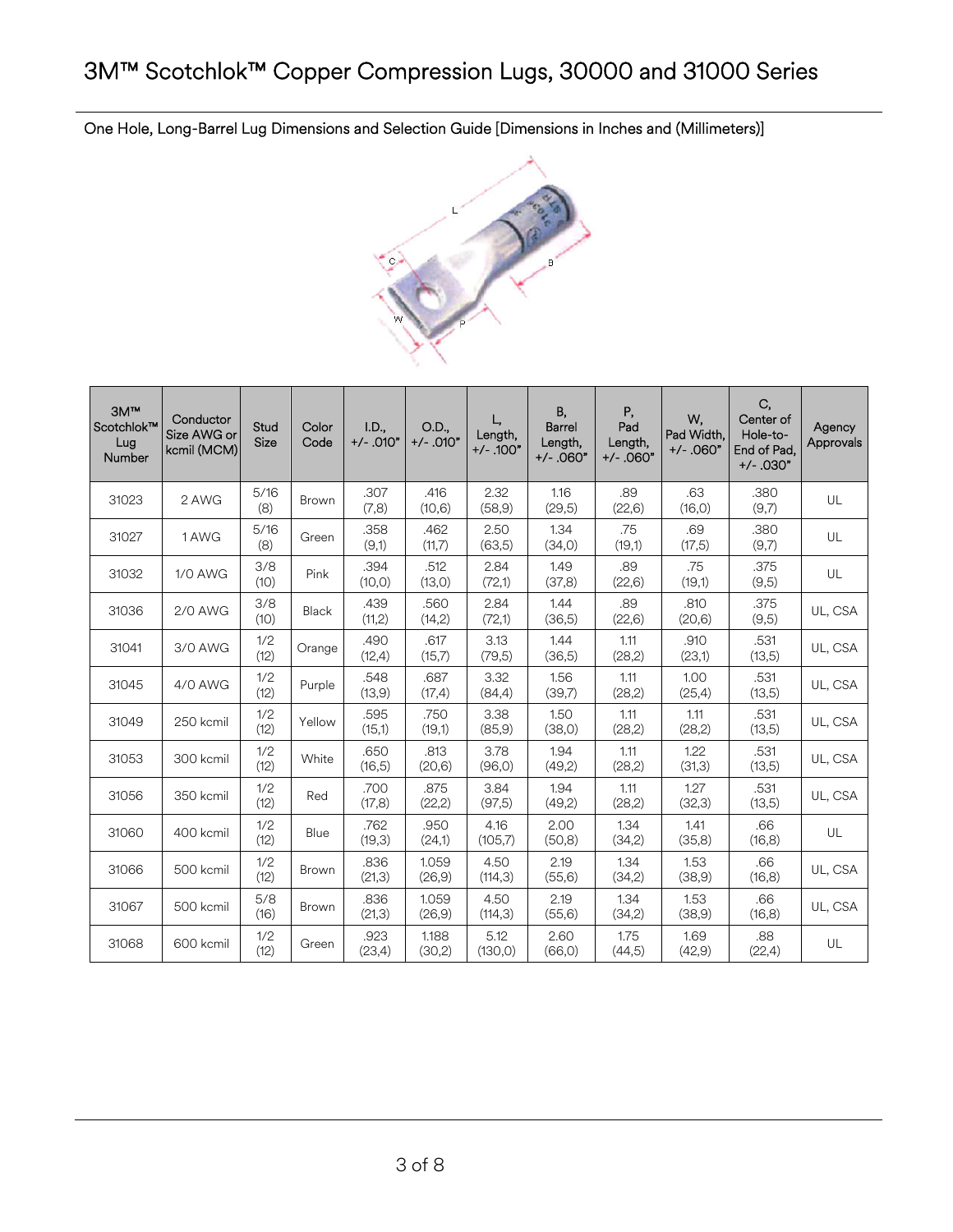Two Hole, Long-Barrel Lug Dimensions and Selection Guide [Dimensions in Inches and (Millimeters)]



| 3M <sup>m</sup><br>Scotchlok™<br>Lug<br>Number | Conductor<br>Size AWG or<br>kcmil<br>(MCM) | Stud<br>Size | Color<br>Code | I.D.,<br>$+/-$ .010" | O.D.,<br>$+/-.010"$ | L.<br>Length,<br>$+/- .100"$ | <b>B</b> ,<br><b>Barrel</b><br>Length,<br>+/- .100" | Ρ,<br>Pad Length,<br>$+/-.060"$ | W.<br>Pad Width,<br>$+/- .060"$ | C,<br>Center of<br>Hole-to-<br>End of Pad.<br>$+/-$ .030" | C1,<br>Hole-to-<br>Hole,<br>Center-to-<br>Center.<br>$+/- .015"$ | Agency<br>Approvals |
|------------------------------------------------|--------------------------------------------|--------------|---------------|----------------------|---------------------|------------------------------|-----------------------------------------------------|---------------------------------|---------------------------------|-----------------------------------------------------------|------------------------------------------------------------------|---------------------|
| 31116                                          | 6 AWG                                      | 1/2<br>(12)  | Blue          | .200<br>(5,1)        | .290<br>(7,4)       | 3.16<br>(80,3)               | 1.07<br>(27,2)                                      | 3.00<br>(76,2)                  | .63<br>(16, 0)                  | .63<br>(16, 0)                                            | 1.75<br>(44,5)                                                   | N/A                 |
| 31122                                          | 4 AWG                                      | 1/2<br>(12)  | Grey          | .250<br>(6,4)        | .340<br>(8,6)       | 4.19<br>(106, 4)             | 1.07<br>(27,2)                                      | 3.00<br>(76,2)                  | .63<br>(16, 0)                  | .63<br>(16, 0)                                            | 1.75<br>(44,5)                                                   | N/A                 |
| 31125                                          | 2 AWG                                      | 1/2<br>(12)  | <b>Brown</b>  | .310<br>(7,9)        | .420<br>(10,7)      | 4.85<br>(123, 2)             | 1.25<br>(31,8)                                      | 3.00<br>(76,2)                  | .63<br>(16, 0)                  | .63<br>(16, 0)                                            | 1.75<br>(44,5)                                                   | N/A                 |
| 31129                                          | 1 AWG                                      | 1/2<br>(12)  | Green         | .360<br>(9,1)        | .460<br>(11,7)      | 4.85<br>(123, 2)             | 1.25<br>(31,8)                                      | 3.00<br>(76,2)                  | .69<br>(17,5)                   | .63<br>(16, 0)                                            | 1.75<br>(44,5)                                                   | N/A                 |
| 31130                                          | 1/0 AWG                                    | 1/2<br>(12)  | Pink          | .390<br>(9,9)        | .510<br>(13,0)      | 4.98<br>(126, 5)             | 1.38<br>(35,0)                                      | 3.00<br>(76,2)                  | .80<br>(20,3)                   | .63<br>(16, 0)                                            | 1.75<br>(44,5)                                                   | N/A                 |
| 31137                                          | <b>2/0 AWG</b>                             | 1/2<br>(12)  | Black         | .441<br>(11,2)       | .560<br>(14,2)      | 5.03<br>(127, 8)             | 1.45<br>(36, 8)                                     | 3.00<br>(76,2)                  | .81<br>(20, 6)                  | .63<br>(16, 0)                                            | 1.75<br>(44,5)                                                   | N/A                 |
| 31141                                          | 3/0 AWG                                    | 1/2<br>(12)  | Orange        | .490<br>(12,4)       | .617<br>(15,7)      | 5.13<br>(130,3)              | 1.44<br>(36, 6)                                     | 3.00<br>(76,2)                  | .91<br>(23,1)                   | .63<br>(16, 0)                                            | 1.75<br>(44, 5)                                                  | N/A                 |
| 31145                                          | 4/0 AWG                                    | 1/2<br>(12)  | Purple        | .548<br>(13, 9)      | .687<br>(17,4)      | 5.16<br>(131,1)              | 1.56<br>(39,6)                                      | 3.00<br>(76,2)                  | 1.00<br>(25, 4)                 | .63<br>(16, 0)                                            | 1.75<br>(44, 5)                                                  | UL, CSA             |
| 31149                                          | 250 kcmil                                  | 1/2<br>(12)  | Yellow        | .595<br>(15,1)       | .750<br>(19,1)      | 5.31<br>(134, 9)             | 1.56<br>(39,6)                                      | 3.00<br>(76,2)                  | 1.13<br>(28,7)                  | .63<br>(16, 0)                                            | 1.75<br>(44,5)                                                   | UL, CSA             |
| 31153                                          | 300 kcmil                                  | 1/2<br>(12)  | White         | .650<br>(16, 5)      | .813<br>(20,7)      | 5.75<br>(146,1)              | 1.94<br>(49,2)                                      | 3.00<br>(76,2)                  | 1.22<br>(31,0)                  | .63<br>(16, 0)                                            | 1.75<br>(44,5)                                                   | UL, CSA             |
| 31156                                          | 350 kcmil                                  | 1/2<br>(12)  | Red           | .700<br>(17,8)       | .875<br>(22, 2)     | 5.75<br>(146,1)              | 1.94<br>(49,2)                                      | 3.00<br>(76,2)                  | 1.31<br>(33,3)                  | .63<br>(16, 0)                                            | 1.75<br>(44,5)                                                   | UL, CSA             |
| 31160                                          | 400 kcmil                                  | 1/2<br>(12)  | Blue          | .762<br>(19,4)       | .950<br>(24,1)      | 6.00<br>(152, 4)             | 2.12<br>(53,8)                                      | 3.00<br>(76,2)                  | 1.41<br>(35,8)                  | .63<br>(16, 0)                                            | 1.75<br>(44,5)                                                   | UL                  |
| 31166                                          | 500 kcmil                                  | 1/2<br>(12)  | Brown         | .836<br>(21,2)       | 1.059<br>(26, 9)    | 6.16<br>(156, 5)             | 2.19<br>(55, 6)                                     | 3.00<br>(76,2)                  | 1.53<br>(38,9)                  | .63<br>(16, 0)                                            | 1.75<br>(44,5)                                                   | UL, CSA             |
| 31168                                          | 600 kcmil                                  | 1/2<br>(12)  | Green         | .923<br>(23,4)       | 1.188<br>(30,2)     | 6.72<br>(170, 6)             | 2.62<br>(66, 5)                                     | 3.00<br>(76,2)                  | 1.69<br>(42, 9)                 | .63<br>(16, 0)                                            | 1.75<br>(44,5)                                                   | UL                  |
| 31172                                          | 750 kcmil                                  | 1/2<br>(12)  | Black         | 1.031<br>(26,2)      | 1.299<br>(33,0)     | 7.00<br>(177, 8)             | 2.81<br>(71,4)                                      | 3.00<br>(76,2)                  | 1.72<br>(43,7)                  | .63<br>(16, 0)                                            | 1.75<br>(44,5)                                                   | UL, CSA             |
| 31178                                          | 1000 kcmil                                 | 1/2<br>(12)  | White         | 1.173<br>(29, 8)     | 1.500<br>(38,1)     | 7.28<br>(184, 9)             | 2.94<br>(74, 6)                                     | 3.00<br>(76,2)                  | 1.72<br>(43,7)                  | .63<br>(16, 0)                                            | 1.75<br>(44,5)                                                   | UL, CSA             |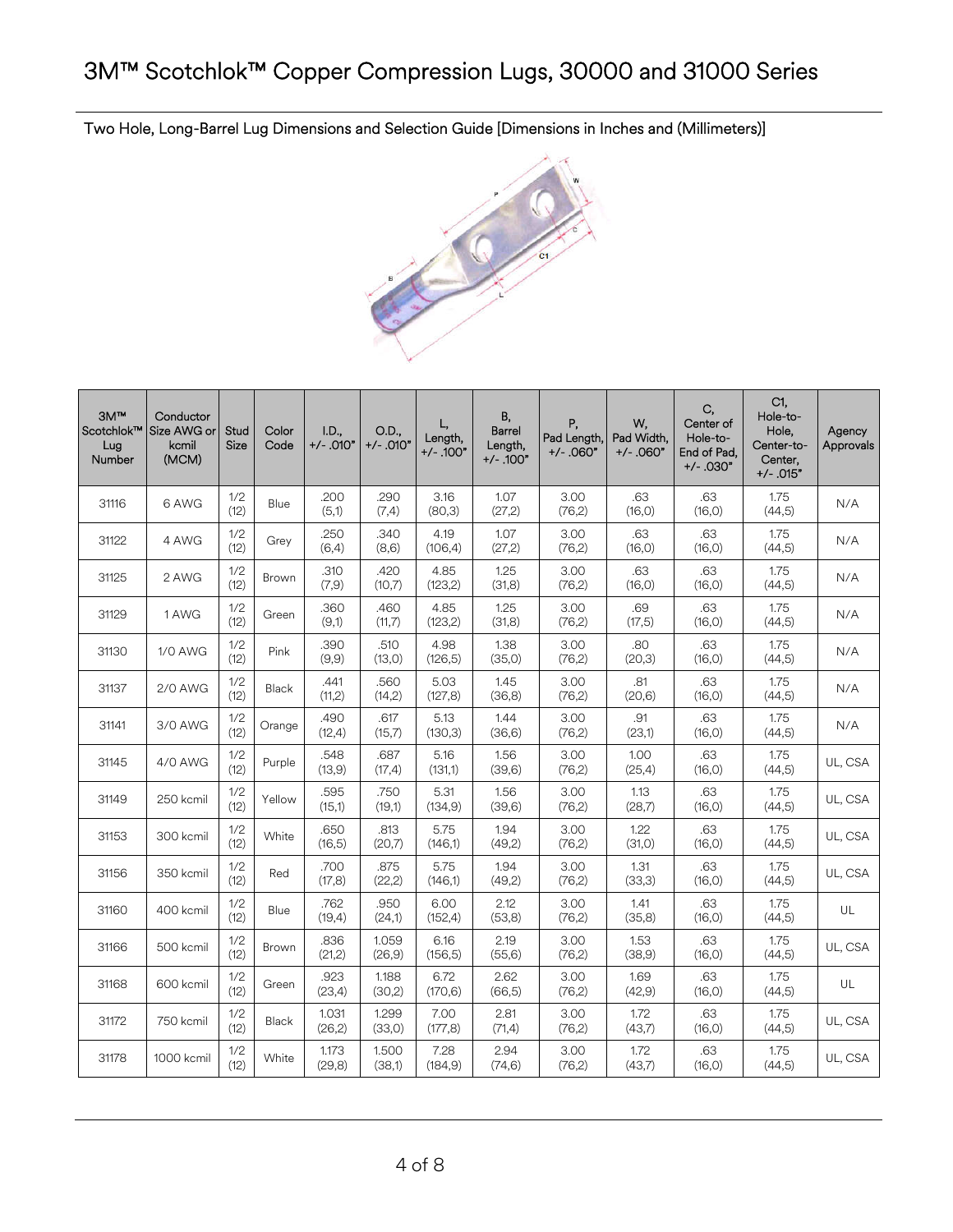| <b>Typical Properties</b>        | Not for specifications. Values are typical, not to be considered minimum or maximum.<br>Properties measured at room temperature 73°F (23°C) unless otherwise stated.                                                                                                                                                                                                                                                                                                                                              |
|----------------------------------|-------------------------------------------------------------------------------------------------------------------------------------------------------------------------------------------------------------------------------------------------------------------------------------------------------------------------------------------------------------------------------------------------------------------------------------------------------------------------------------------------------------------|
|                                  | 3M Scotchlok Copper Compression Lugs, 30000 and 31000 Series, when crimped with<br>approved die sets, can be used on cables with an operating temperature of 221°F (105°C)<br>and an emergency overload rating of 284°F (140°C). The lugs pass the requirements of<br>UL486A (Underwriters Laboratories standard for safety) and are CSA Certified (as<br>indicated in the above tables). The current rating of these lugs meets or exceeds the<br>current rating of the conductor size for which it is intended. |
| Tool/Installation<br>Information | Lugs shall be crimped with one of the approved die sets according to the engineering<br>information supplied with the lugs. (Also see Crimping Tool-Die Sets tables below).<br>If different crimping tools and die sets are used, consult the tool and die manufacturer.                                                                                                                                                                                                                                          |

## Crimping Tool Recommendations

| 3M <sup>TM</sup>         | <b>Conductor Size</b> |                             |             | <b>Burndy Corporation</b> |                         | Thomas & Betts Corporation | Square D Co.<br>Anderson Div. |                 |                    |
|--------------------------|-----------------------|-----------------------------|-------------|---------------------------|-------------------------|----------------------------|-------------------------------|-----------------|--------------------|
| Scotchlok™<br>Lug Number | AWG or kcmil<br>(MCM) | M <sub>D</sub> <sub>6</sub> | <b>MY29</b> | <b>Y34A</b>               | Y35, Y39,<br>Y45*, Y46* | TBM <sub>5</sub>           | TBM <sub>8</sub>              | TBM15           | VC6-3.<br>VC6-FT** |
| 30014                    | 6 AWG                 | -------                     | 6 AWG (1)   | -------                   | <b>U5CRT (1)</b>        | <b>Blue</b> (1)            | Blue (1)                      | $- - - - - - -$ | Universal (1)      |
| 30015                    | 6 AWG                 | -------                     | 6 AWG (1)   | -------                   | <b>U5CRT (1)</b>        | Blue (1)                   | Blue (1)                      | -------         | Universal (1)      |
| 30016                    | 6 AWG                 | -------                     | 6 AWG (1)   | $- - - - - - -$           | <b>U5CRT (1)</b>        | Blue (1)                   | Blue (1)                      | -------         | Universal (1)      |
| 30018                    | 4 AWG                 | W161(1)                     | 4 AWG (1)   | A4CR (1)                  | <b>U4CRT (1)</b>        | Gray (1)                   | Gray (1)                      | -------         | Universal (1)      |
| 30019                    | 4 AWG                 | W161(1)                     | 4 AWG (1)   | A4CR (1)                  | <b>U4CRT (1)</b>        | Gray (1)                   | Gray (1)                      |                 | Universal (1)      |
| 30021                    | 4 AWG                 | W161(1)                     | 4 AWG (1)   | A4CR (1)                  | <b>U4CRT (1)</b>        | Gray (1)                   | Gray (1)                      | -------         | Universal (1)      |
| 30022                    | 2 AWG                 | W162 (2)                    | 2 AWG (1)   | A2CR (1)                  | <b>U2CRT (2)</b>        | Brown (1)                  | Brown (1)                     | 33(1)           | Universal (1)      |
| 30023                    | 2 AWG                 | W162 (2)                    | 2 AWG (1)   | A2CR (1)                  | <b>U2CRT (2)</b>        | Brown (1)                  | Brown (1)                     | 33(1)           | Universal (1)      |
| 30024                    | 2 AWG                 | W162 (2)                    | 2 AWG (1)   | A2CR (1)                  | <b>U2CRT (2)</b>        | Brown (1)                  | Brown (1)                     | 33(1)           | Universal (1)      |
| 30027                    | 1 AWG                 | -------                     | 1 AWG (1)   | A1CR (1)                  | <b>U1CRT (2)</b>        | Green (1)                  | Green (1)                     | 37(1)           | Universal (1)      |
| 30028                    | 1 AWG                 | -------                     | 1 AWG (1)   | A1CR(1)                   | <b>U1CRT (2)</b>        | Green (1)                  | Green (1)                     | 37(1)           | Universal (1)      |
| 30031                    | <b>1/0 AWG</b>        | W163 (2)                    | 1/0(1)      | A25R(1)                   | U25RT (1)               | Pink(2)                    | Pink(2)                       | 42H (2)         | Universal (1)      |
| 30032                    | 1/0 AWG               | W163 (2)                    | 1/0(1)      | A25R(1)                   | U25RT (1)               | Pink(2)                    | Pink(2)                       | 42H (2)         | Universal (1)      |
| 30036                    | 2/0 AWG               | W241(2)                     | 2/0(1)      | A26R (1)                  | U26RT (2)               | Black (2)                  | Black (2)                     | 45(1)           | Universal (1)      |
| 30041                    | 3/0 AWG               | W243 (2)                    | 3/0(1)      | A27R (1)                  | U27RT (2)               | Orange (2)                 | Orange (2)                    | 50(1)           | Universal (1)      |
| 30045                    | 4/0 AWG               | BG(3)                       | 4/0(1)      | A28R (2)                  | U28RT (2)               | Purple (2)                 | Purple (2)                    | 54H (2)         | Universal (1)      |

One-Hole, Standard-Barrel Lug Crimping Tool – Die Sets (Minimum # of Crimps)

\* Y45 and Y46 accept all Y35 dies ("U" series). For Y45 use PT6515 adapter. For Y46 use PUADP adapter.

\*\* Anderson VC6-3 and VC6-FT require no die set.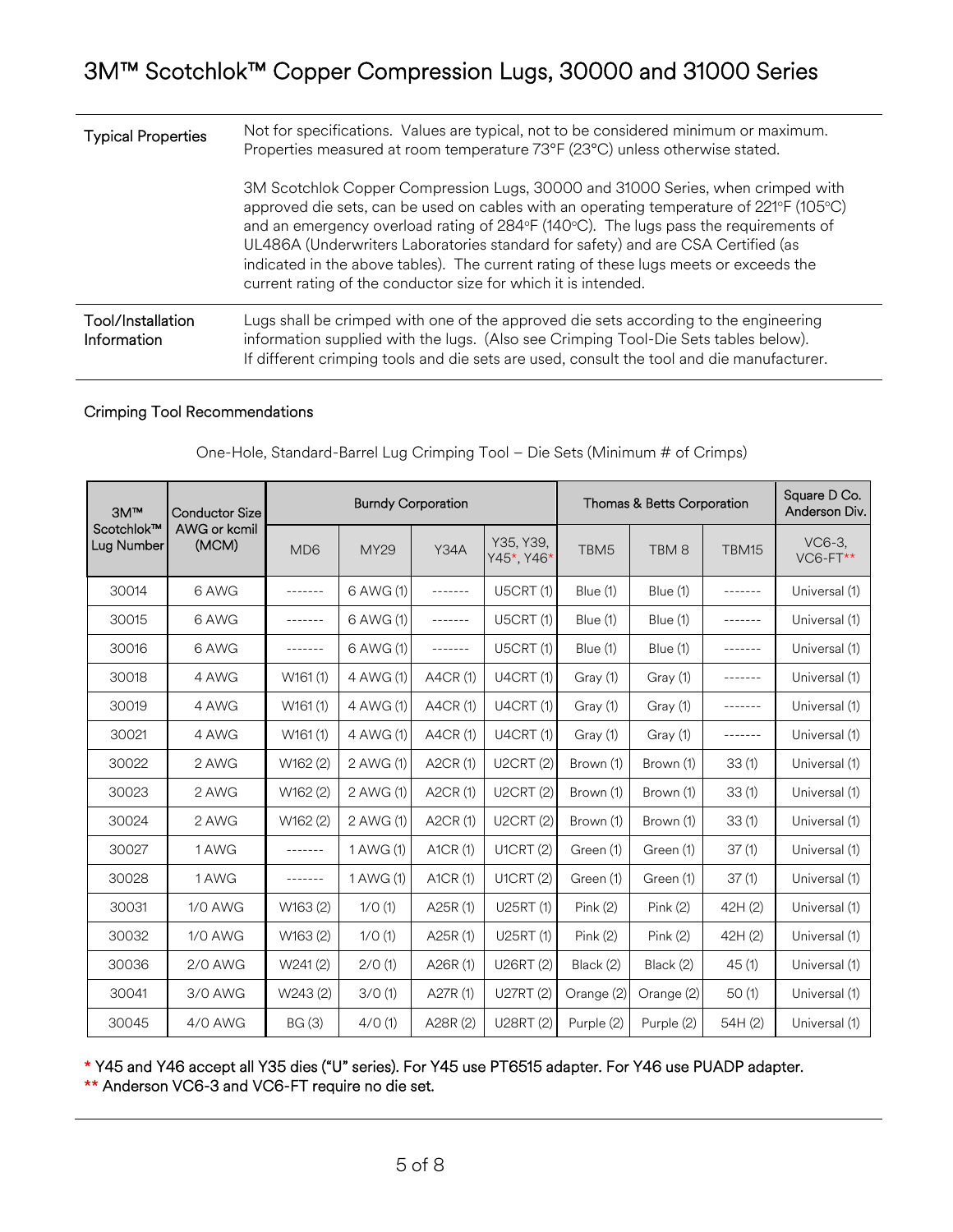| 3M <sup>TM</sup>                                  | <b>Conductor Size</b> |                  |             | <b>Burndy Corporation</b> |                  | Thomas & Betts Corporation | Square D Co.<br>Anderson Div. |                      |               |
|---------------------------------------------------|-----------------------|------------------|-------------|---------------------------|------------------|----------------------------|-------------------------------|----------------------|---------------|
| Scotchlok™<br>AWG or kcmil<br>Lug Number<br>(MCM) | MD <sub>6</sub>       | <b>MY29</b>      | <b>Y34A</b> | Y35, Y39,<br>Y45*, Y46*   | TBM <sub>5</sub> | TBM <sub>8</sub>           | TBM15                         | VC6-3.<br>$VCG-FT**$ |               |
| 31023                                             | 2 AWG                 | W162 (2)         | 2 AWG (2)   | A2CR (2)                  | <b>U2CRT (2)</b> | Brown (2)                  | Brown (2)                     | 33(2)                | Universal (1) |
| 31027                                             | 1 AWG                 | <b>W1CRT1(2)</b> | 1 AWG (2)   | A1CR (2)                  | <b>U1CRT (2)</b> | Green (2)                  | Green (2)                     | 37(2)                | Universal (1) |
| 31032                                             | <b>1/0 AWG</b>        | W163 (2)         | 1/0(2)      | A25R (2)                  | U25RT (2)        | Pink(2)                    | Pink(2)                       | 42H (2)              | Universal (1) |
| 31036                                             | 2/0 AWG               | W241(3)          | 2/0(2)      | A26R (2)                  | U26RT (2)        | Black (3)                  | Black (3)                     | 45(2)                | Universal (1) |
| 31041                                             | 3/0 AWG               | W243 (3)         | 3/0(2)      | A27R (2)                  | U27RT (2)        | Orange (3)                 | Orange (3)                    | 50(2)                | Universal (1) |
| 31045                                             | 4/0 AWG               | BG(4)            | 4/0(2)      | A28R (2)                  | U28RT (2)        | Purple (3)                 | Purple (3)                    | 54H (3)              | Universal (1) |
| 31049                                             | 250 kcmil             | W166 (4)         | 250(2)      | A29R (2)                  | U29RT (2)        | Yellow (2)                 | Yellow (2)                    | 62(2)                | Universal (2) |
| 31053                                             | 300 kcmil             | -------          | -------     | A30R (2)                  | <b>U30RT (3)</b> | .                          | White (3)                     | 66(3)                | Universal (2) |
| 31056                                             | 350 kcmil             |                  | -------     | A31R (2)                  | U31RT (3)        |                            | Red(4)                        | 71H(4)               |               |
| 31060                                             | 400 kcmil             |                  | -------     | A32R (2)                  | U32RT (3)        |                            | Blue (4)                      | 76H (4)              |               |
| 31066                                             | 500 kcmil             | -------          | -------     | A34R (2)                  | U34RT (3)        | -------                    | Brown (4)                     | 87H (4)              |               |
| 31067                                             | 500 kcmil             |                  |             | A34R (2)                  | U34RT (3)        |                            | Brown (4)                     | 87H (4)              |               |
| 31068                                             | 600 kcmil             |                  |             | -------                   | U36RT (3)        | -------                    | Green (4)                     | 94H (4)              |               |

## One-Hole, Long-Barrel Lug Crimping Tool – Die Sets (Minimum # of Crimps)

\* Y45 and Y46 accept all Y35 dies ("U" series). For Y45 use PT6515 adapter. For Y46 use PUADP adapter.

\*\* Anderson VC6-3 and VC6-FT require no die set.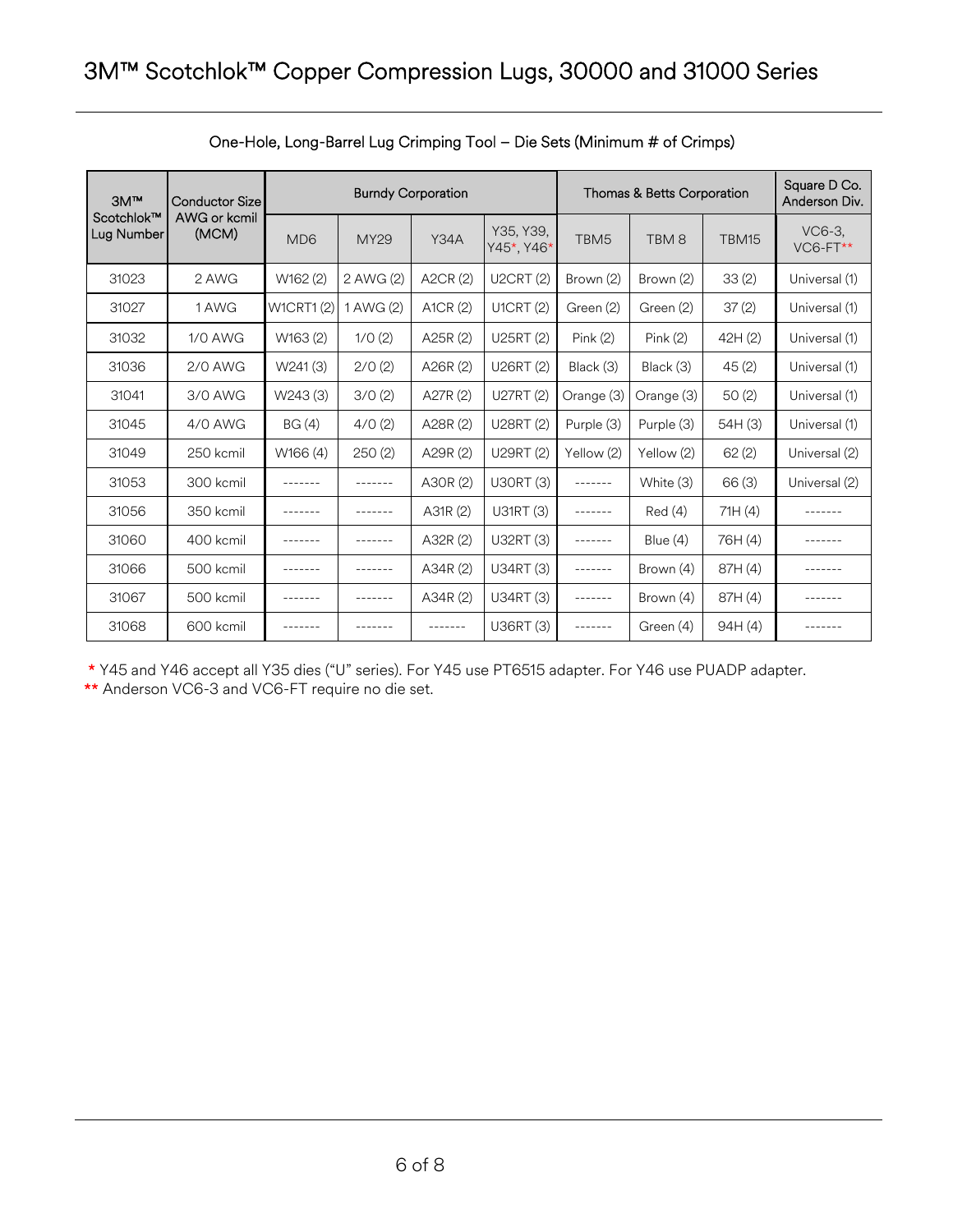| 3M <sup>m</sup>          | <b>Conductor Size</b> |                  |                 | <b>Burndy Corporation</b> |                                                      | Thomas & Betts Corporation | Square D Co.<br>Anderson Div. |          |                    |
|--------------------------|-----------------------|------------------|-----------------|---------------------------|------------------------------------------------------|----------------------------|-------------------------------|----------|--------------------|
| Scotchlok™<br>Lug Number | AWG or kcmil<br>(MCM) | MD <sub>6</sub>  | <b>MY29</b>     | <b>Y34A</b>               | Y35, Y39,<br>Y45*, Y46*                              | TBM <sub>5</sub>           | TBM8                          | TBM15    | VC6-3.<br>VC6-FT** |
| 31116                    | 6 AWG                 | <b>W5CRT (2)</b> | 6 AWG (2)       | A5CR (2)                  | <b>U5CRT (2)</b>                                     | Blue (2)                   | Blue (2)                      | 24(2)    | Universal (1)      |
| 31122                    | 4 AWG                 | <b>W4CRT (2)</b> | 4 AWG (2)       | A4CR (2)                  | <b>U4CRT (2)</b>                                     | Grey (2)                   | Grey (2)                      | 29(2)    | Universal (1)      |
| 31125                    | 2 AWG                 | <b>W2CRT (2)</b> | 2 AWG (2)       | A2CR (2)                  | <b>U2CRT (2)</b>                                     | Brown (2)                  | Brown (2)                     | 33(2)    | Universal (1)      |
| 31129                    | 1 AWG                 | <b>W1CRT1(2)</b> | 1 AWG (2)       | A1CR (2)                  | <b>U1CRT (2)</b>                                     | Green (2)                  | Green (2)                     | 37(2)    | Universal (1)      |
| 31130                    | <b>1/0 AWG</b>        | W25RT (4)        | 1/0(2)          | A25R (2)                  | U25RT (2)                                            | Pink(2)                    | Pink(2)                       | 42H (2)  | Universal (1)      |
| 31137                    | <b>2/0 AWG</b>        | W26RT (4)        | 2/0(2)          | A26R (2)                  | U26RT (2)                                            | Black (3)                  | Black (3)                     | 45(2)    | Universal (1)      |
| 31141                    | 3/0 AWG               | W27RT (4)        | 3/0(2)          | A27R (2)                  | U27RT (2)                                            | Orange (3)                 | Orange (3)                    | 50(2)    | Universal (1)      |
| 31145                    | 4/0 AWG               | BG(4)            | 4/0(2)          | A28R (2)                  | U28RT (2)                                            | Purple (3)                 | Purple (3)                    | 54H (3)  | Universal (1)      |
| 31149                    | 250 kcmil             | W166 (4)         | 250(2)          | A29R (2)                  | U29RT (2)                                            | Yellow (2)                 | Yellow (2)                    | 62(2)    | Universal (2)      |
| 31153                    | 300 kcmil             | -------          | $- - - - - - -$ | A30R (2)                  | U30RT (3)                                            | -------                    | White (3)                     | 66(3)    | Universal (2)      |
| 31156                    | 350 kcmil             | -------          | -------         | A31R (2)                  | U31RT (3)                                            | -------                    | Red(4)                        | 71H(4)   |                    |
| 31160                    | 400 kcmil             | -------          | -------         | A32R (2)                  | U32RT (3)                                            | -------                    | Blue $(4)$                    | 76H (4)  |                    |
| 31166                    | 500 kcmil             | -------          | -------         | A34R (2)                  | U34RT (3)                                            | -------                    | Brown (4)                     | 87H (4)  |                    |
| 31168                    | 600 kcmil             |                  | -------         | -------                   | U36RT (3)                                            | -------                    | Green (4)                     | 94H(4)   |                    |
| 31172                    | 750 kcmil             | -------          | -------         | -------                   | Y39, Y45,<br>Y46: U39RT<br>(5)                       | -------                    | -------                       | 106H(4)  | -------            |
| 31178                    | 1000 kcmil            | -------          |                 |                           | <b>Y45: S44RT</b><br>(6)<br><b>Y46: P44RT</b><br>(6) |                            |                               | 125H (4) |                    |

\* Y45 and Y46 accept all Y35 dies ("U" series). For Y45 use PT6515 adapter. For Y46 use PUADP adapter.

\*\* Anderson VC6-3 and VC6-FT require no die set